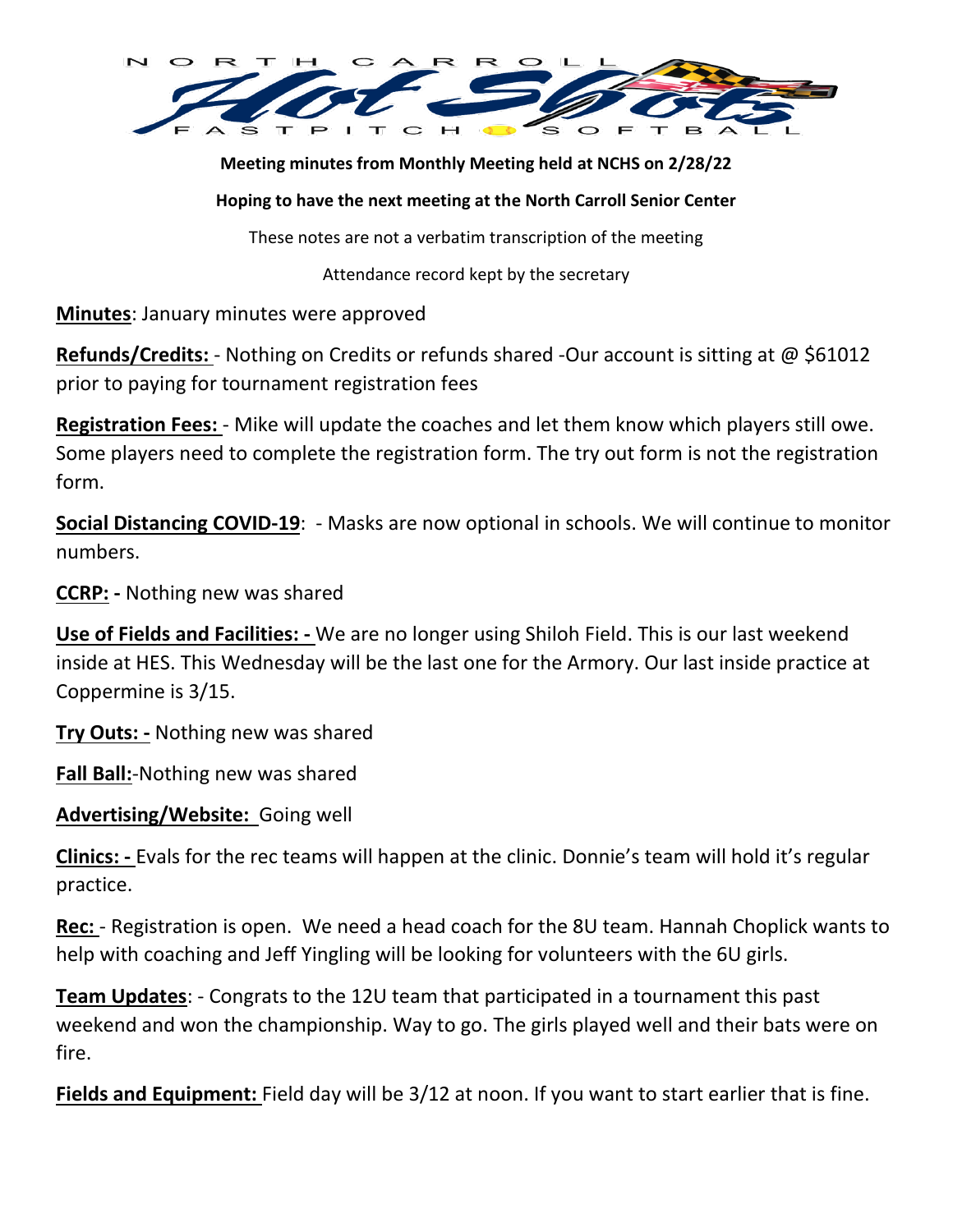Please ask your families to come and help. We are working on getting Cape horn up and ready and possibly SGE. We will need a container at Cape Horn. Mike will see about what we are able to put there for storage.

-Large drag, large rakes, new tape measures (get any other requests to Mike)

-Mike is working on the practice schedules and gave times to coaches for this weekend.

**Scholarship:** - Nothing new was shared

### **Fundraising: -**

**-Pictures**-Friday May 13<sup>th</sup>, 2022 at HES. If teams are going to play that night, they must play at home and let Drea know ASAP so she can generate the schedule.

# **-Crab Sale/Feast:** - 10/1

**-Golf Tournament :** - 10/7 Once registration opens make sure you sign up as we sold out last year.

**-Calendar Raffle February 2022:-** \$7843 profit (before we pay for crabs and shrimp) This was the only mandatory fundraiser and some did not participate. Mike will talk to those families. Next year maybe we can make a list of the winners to put on the website instead of the calendar.

#### **-Spring Fundraiser:** Nothing new was shared

**-Sophia Serio:** Nothing new was shared

**Tournaments: -** The Love for Lauren tournament in Westminster is struggling to get the complex. Mike has offered them our fields.

-The organization will be supplying the pins for the teams to take to nationals. We may add 25 years under the logo. We will see how close we are to hitting 25 years. (Maybe we could have extras available to sell.)

-Spring Hot Shots Tournament -Parents of the participating age groups will be responsible for maintaining the fields and trash. Coaches it is your responsibility to talk to your parents and make sure that this is happening. You could use sign up genius to help. Make sure that if your team get's knocked out that you have representation maintaining the fields until the end.

-Concerns about the NSA tournaments were brought up as they have been canceling events due to lack of registrants.

**Background Checks:** - Please make sure you are up to date. They are due every year. Make sure your new staff know to complete this. This needs to be completed for anyone helping with the team. Team moms, bookkeeper etc.